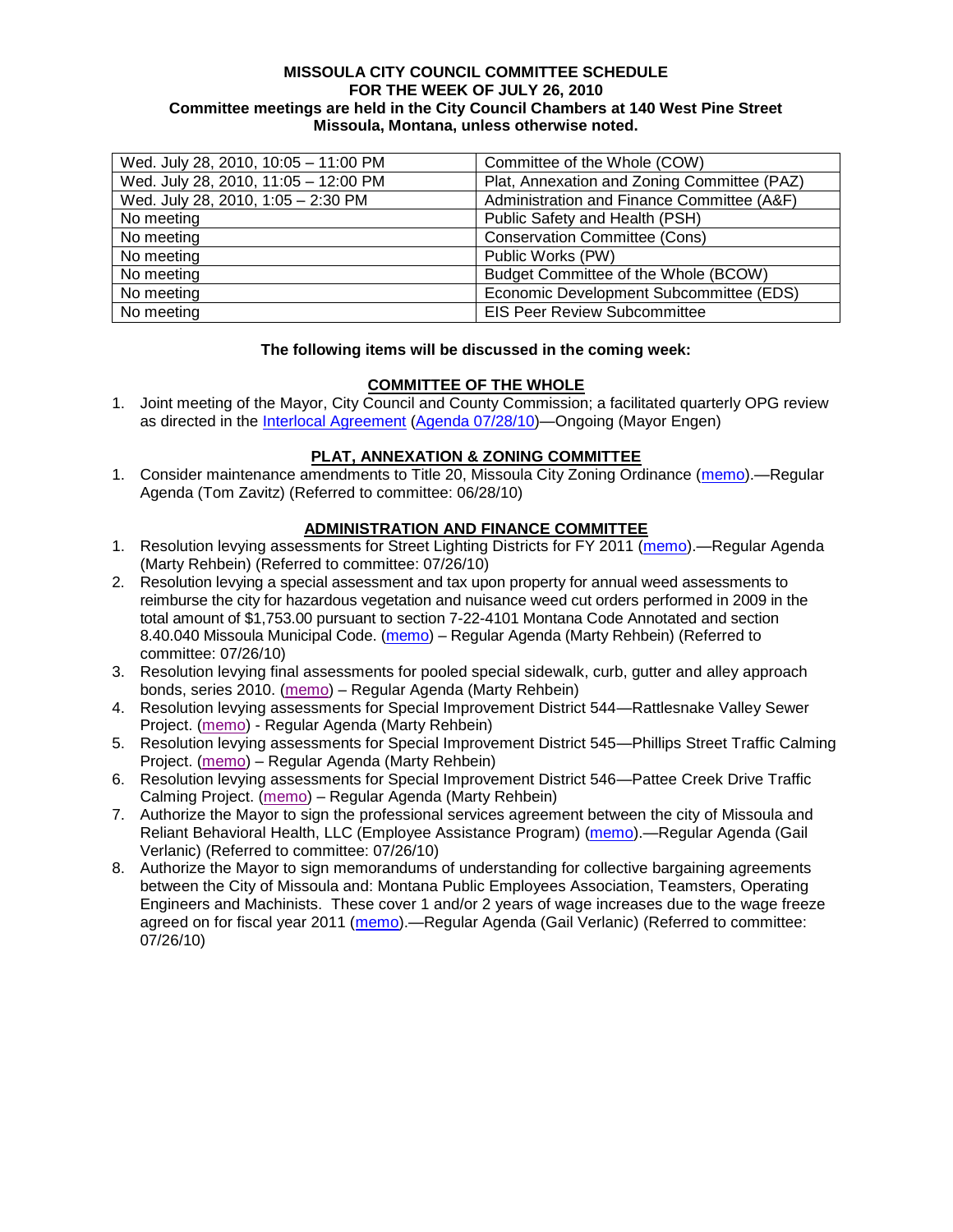#### \*\*\*\*\*\*\*\*\*\*\*\*\*\*\*\*\*\*\*\*\*\*\*\*\*\*\*\*\*\*\*\*

**The following items have been referred to City Council committees, but the committees will not discuss them in the coming week:**

# **PUBLIC SAFETY AND HEALTH COMMITTEE**

- 1. Police Department Update Ongoing in Committee. (Mark Muir)
- 2. Fire Department Update Ongoing in Committee (Mike Painter)
- 3. Health Department Update Ongoing in Committee. (Ellen Leahy)
- 4. An [ordinance](ftp://ftp.ci.missoula.mt.us/Packets/Council/2008/2008-12-15/2008CatOrdinanceAmendment%5B1%5D.pdf) amending Missoula Municipal Code Chapter 6.09 entitled "Missoula Cat Ordinance" section 6.09.010 through 6.09.090 to amend definitions, to limit the number of cats over the age of four months that a person, family, or household can harbor, keep, or maintain to five and to enact other general amendments. [\(PS&H\)](ftp://ftp.ci.missoula.mt.us/Packets/Council/2008/2008-12-15/081210psh.pdf) (Returned from Council floor: 01/12/09)
- 5. An [ordinance](ftp://ftp.ci.missoula.mt.us/Packets/Council/2008/2008-12-15/DogOrdinance--PSHrevisions.pdf) amending Missoula Municipal Code Title 6 entitled "Animals" generally amending Chapter 6.04 entitled "Animals Running at Large" and Chapter 6.08 entitled "Dogs and Pet Shops," increasing the fee when an animal is impounded and establishing a fee for a boarding kennel license. [\(PS&H\)](ftp://ftp.ci.missoula.mt.us/Packets/Council/2008/2008-12-15/081210psh.pdf) (Returned from Council floor: 01/12/09)

## **CONSERVATION COMMITTEE**

1. [Resolution](http://www.ci.missoula.mt.us/DocumentView.aspx?DID=4197) to adopt the Missoula [Conservation Lands Management Plan](http://www.ci.missoula.mt.us/DocumentView.aspx?DID=4174) establishing the goals and guiding principles for the management of the City of Missoula's open space lands. [\(memo\)](http://www.ci.missoula.mt.us/DocumentView.aspx?DID=4166) [\(Cons\)](http://www.ci.missoula.mt.us/Archive.aspx?ADID=2681) (Returned from Council floor: 07/26/2010)

# **PLAT, ANNEXATION & ZONING COMMITTEE**

- 1. Annexation. (see separate list at City Clerk's Office for pending annexations) (Ongoing in Committee)
- 2. Update the Rattlesnake Valley Comprehensive Plan Amendment [\(memo\)](ftp://ftp.ci.missoula.mt.us/Packets/Council/2007/2007-04-02/Referrals/Rattlesnake_Plan_Update_referral.pdf).—Regular Agenda (Dave Strohmaier) (Referred to committee: 04/02/07)
- 3. Request to rezone the property legally described as Lot 3 of Scott Street Lots Subdivision, located in Section 16, T13N, R19W, P.M.M. form D (Industrial) to I-1 (Light Industrial), based on the finding of fact and conclusions of law. (PAZ [05/21/08\)](ftp://ftp.ci.missoula.mt.us/Packets/Council/2008/2008-06-02/080521paz.pdf) (Returned from Council floor: 6/2/08)
- 4. Ongoing discussion of City planning issues with members of the Planning Board.—Regular Agenda (Bob Jaffe) (Referred to committee: 3/20/06)
- 5. [Petition 9479—](http://www.ci.missoula.mt.us/DocumentView.aspx?DID=4282)William P. Jones, Jr; 7145 Highway 10 West; Certificate of Survey No. 233, A tract of land lying Southwesterly of the Southwest right of way limit of US Highway No. 93 located in the SW1/4 of Section 27, Township 14 North, Range 20 West, P.M.M.; Petition for Annexation
- 6. [Petition 9480—](http://www.ci.missoula.mt.us/DocumentView.aspx?DID=4283)Missoula Inn, LLC; A portion of tract, shown on Certificate of Survey No. 1539, located in the northeast 1/4 of Section 28, Township 14 North, Range 20 West, P.M.M.; Petition for Annexation
- 7. [Petition 9486—](http://www.ci.missoula.mt.us/DocumentView.aspx?DID=4284)One Horse Construction, Inc.; Lot 28 of Running W Ranch, Phases I & II, Geocode 232522207280000; Petition for Annexation
- 8. Petition 9487-William E. Baker and Patricia Johnson Baker; Lot 47 of Running W Ranch, Phases I & II Geocode 232522207470000; Petition for Annexation

## **ADMINISTRATION AND FINANCE COMMITTEE**

- 1. Approve claims. (Ongoing) (Consent Agenda)
- 2. Approve journal vouchers. (Ongoing) (Consent Agenda)
- 3. Approve budget transfers. (Ongoing) (Consent Agenda)
- 4. An ordinance amending the municipal code as it relates to bike licensing.  $(A\&F)$  (Returned from council floor: 12/15/08)
- 5. Implications of establishing maintenance districts. [\(memo\)](ftp://ftp.ci.missoula.mt.us/Packets/Council/2009/2009-05-11/Referrals/MaintenanceDistricts.pdf) Regular Agenda (Bob Jaffe) (Referred to committee: 05/11/09)
- 6. Clarify position of council member who also serves on the board of a non-profit agency that has dealings with the city. [\(memo\)](http://www.ci.missoula.mt.us/DocumentView.aspx?DID=1840) – Regular Agenda (Ed Childers) (Referred to committee: 07/20/2009)
- 7. [Resolution](http://www.ci.missoula.mt.us/DocumentView.aspx?DID=2373) of the Missoula City Council establishing a tourism business improvement district consisting of non-contiguous lands within the City of Missoula for the purpose of aiding tourism, promotion and marketing within the district. [\(Exhibit A\)](http://www.ci.missoula.mt.us/DocumentView.aspx?DID=2090) [\(Exhibit B\)](http://www.ci.missoula.mt.us/DocumentView.aspx?DID=2374) [\(memo\)](http://www.ci.missoula.mt.us/DocumentView.aspx?DID=2097) [\(A&F\)](http://www.ci.missoula.mt.us/Archive.aspx?ADID=1172) (Returned from Council floor: 10/05/09)
- 8. Review the FY 2011-15 capital improvement projects (CIP). [\(memo\)](http://www.ci.missoula.mt.us/DocumentView.aspx?DID=3522) Regular Agenda (Brentt Ramharter) (Referred to committee: 04/19/2010)